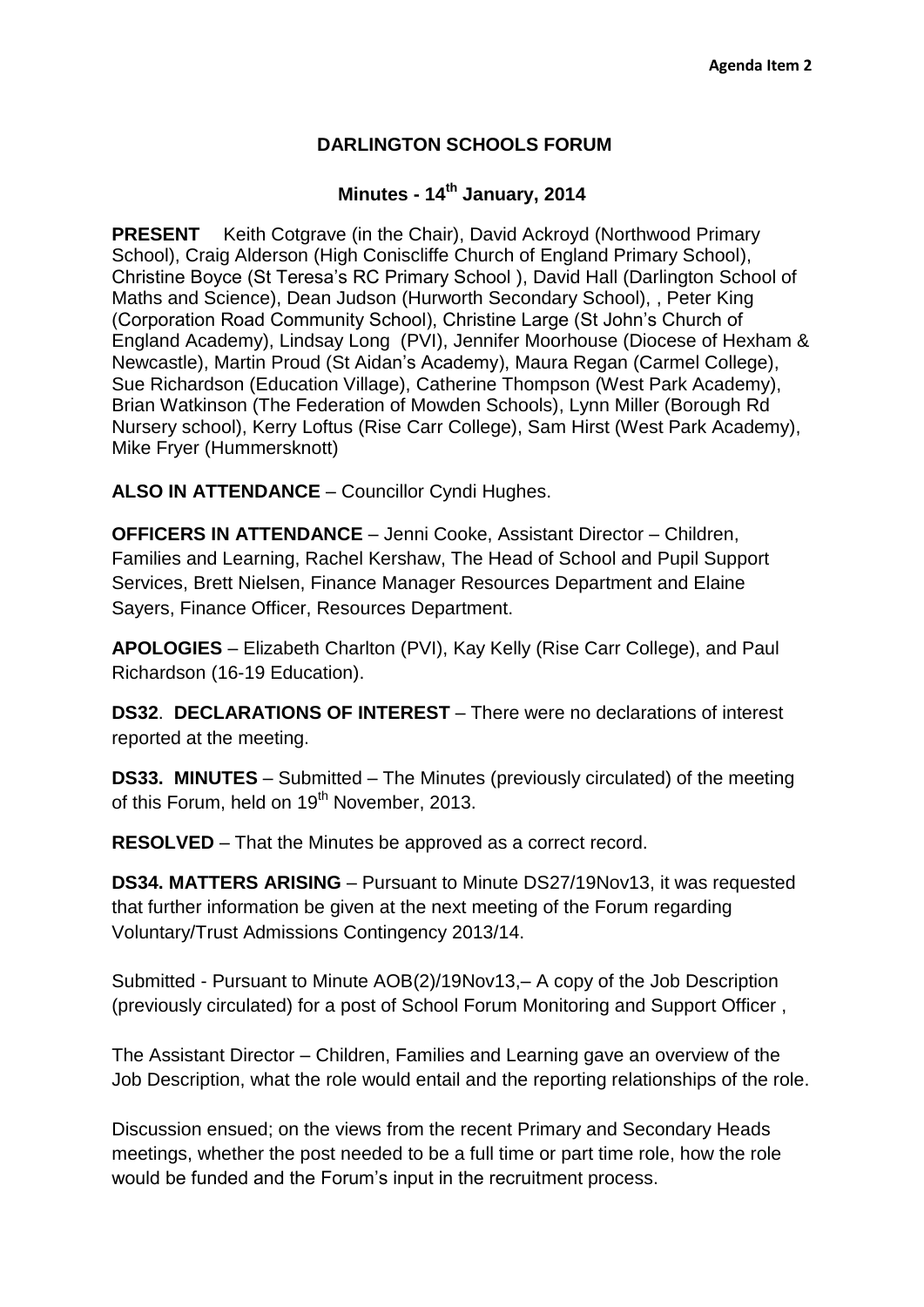**RESOLVED** – (a) That the request for further information of Voluntary/Trust Admissions Contingency be accepted and tabled at a future meeting of the Forum.

(b) That the Job Description be noted, that the post be progressed on a pilot basis and that Members register their interest in the recruitment process with the Assistant Director – Children, Families and Learning.

**DS35. BUDGET UPDATE 2013/14** – The Finance Manager, Resources Group submitted a report (previously circulated) updating the Schools Forum on the use of the Dedicated Schools Grant (DSG) budget in 2013/14.

The Finance Manager reported that the projected underspend noted at the Forum held in November, had risen by £83,000, and that the projected approximate underspend at the end of March 2014 would be £1,339,000. The Finance Manager informed members, that the £83,000 increased underspend was made up from a projected underspend of £59,000 on the Individual Learning Support (ILS) budget and £28,000 on the two year old funding budget.

It was also reported that the submission made to the Education Funding Agency (EFA) in November 2013, to convert some of the unused 2 year old revenue funding into capital resources, had been approved in December 2013. £500,000 of the revenue budget had therefore been converted into capital to increase 2 year old places. It was highlighted that this capital budget was to be spent by the end of March 2015.

Discussion ensued on the repayment of the PFI reserve and the possible use of the current underspend in future years.

**RESOLVED –** (a) That the report be noted.

(b) That the repayment of the PFI reserve from the 2013/14 underspend, increasing future years AWPU levels be approved by the Forum.

**DS36. SCHOOL FUNDING FORMULA 2014/15** – The Finance Manager, Resources Group submitted a report (previously circulated) to update the Schools Forum regarding the School Funding formula for 2014/15.

The Finance Manager reported that at the special October meeting of the Forum, it was agreed that the submission of a provisional funding formula to the Education Funding Agency (EFA) be based on "model 55". This was then subsequently approved as compliant in November 2013 by the EFA. The final formula will be submitted on the same basis with the only adjustment being increases in the AWPU values.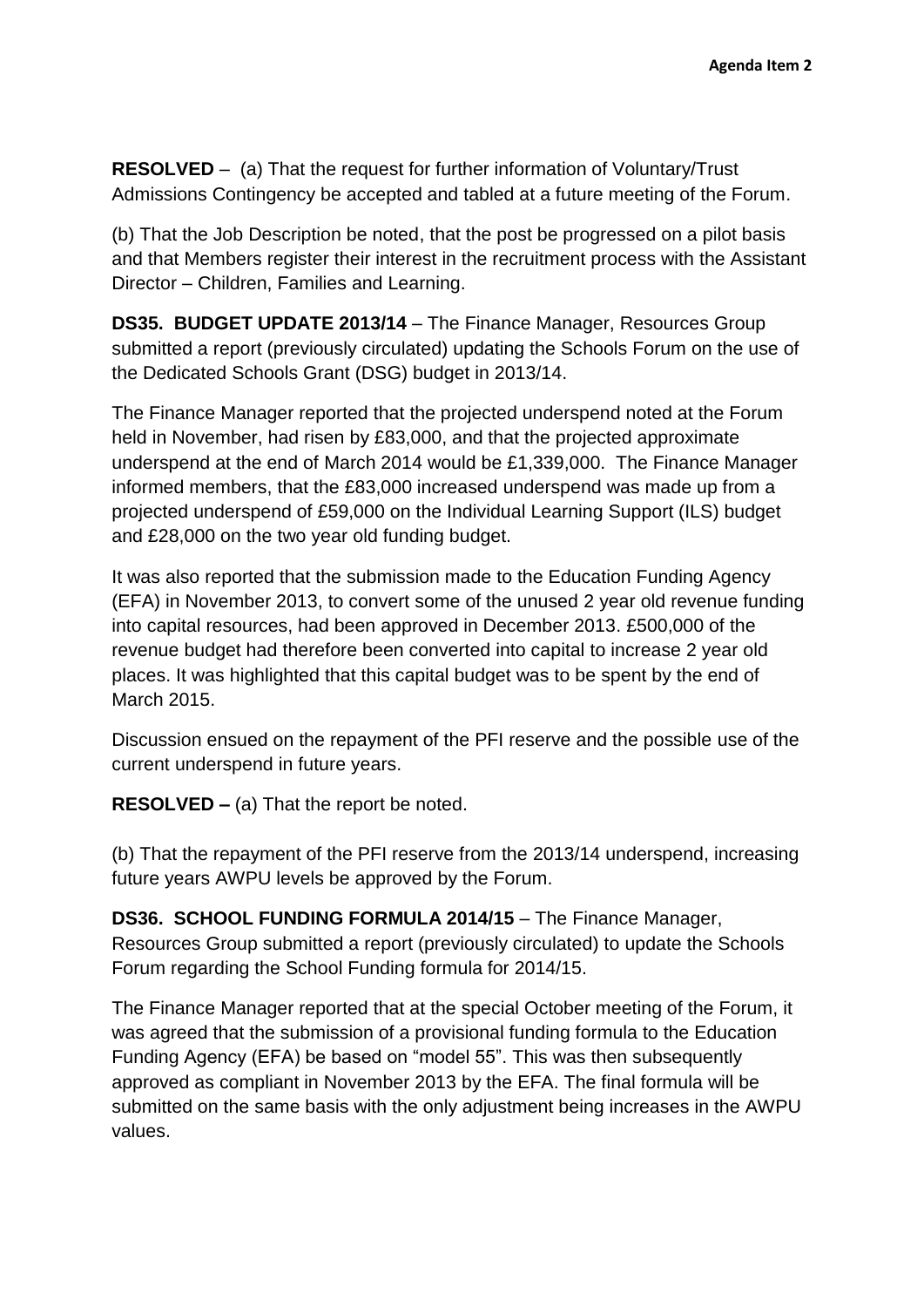Discussion ensued to the changes to the funding formula and savings that had arisen from a procurement exercise of support services at Rise Carr College.

**RESOLVED –** (a) That the report be noted and that the savings from Rise Carr be invested within the formula.

(b) That the proposed criteria for the operation of the growth fund in 2014/15 be approved by the Forum.

**DS37. EARLY YEARS EDUCATION** – The PVI Representatives submitted a report (previously circulated) to request an increase of the PVI hourly rate for the delivery of funded places to £5.18 for two- year old children and £3.80 for three and four year old children.

The PVI Representative gave an overview of the report and highlighted to members; the difficulties being faced by playgroups and pre-schools in connection with underfunding and financial instability, the positive impact on the phases of education that follow pre-school from having a high quality childcare provider for preschool years and the on-going work being implemented to ensure that there were staff with appropriate high level qualifications employed within the establishments.

Discussion ensued; on the views from the recent Primary and Secondary Head's meetings, the current funding from the Dedicated Schools Grant, the changes to the Government funding and the sustainability of the childcare providers.

**RESOLVED** – (a) That further financial information be submitted to the Forum in order for an informed decision to be made regarding 3 & 4 year old nursery provision

(b) That the 2 year old rate be increased to £5.09 in line with the amount of funding received from the EFA.

## *Note, post meeting it was identified that the EFA do not actually fund at £5.09 hence the decision made in (b) above was based on inaccurate information. This decision will therefore return to the next Forum.*

**DS39. BUDGET SETTINGS 2014/15** – The Finance Manager, Resources Group submitted a report (previously circulated), requesting that consideration be given to the use of the Dedicated Schools Grant (DSG) in 2014/15.

The Finance Manager reported that in November when the provisional budget allocations had been agreed, there had been no budget allocations or funding template received (from the EFA), so budgets had been made on a series of estimations. It was highlighted to members that the final funding formula modelling tool was received on the 13<sup>th</sup> December; this had then allowed a funding formula for